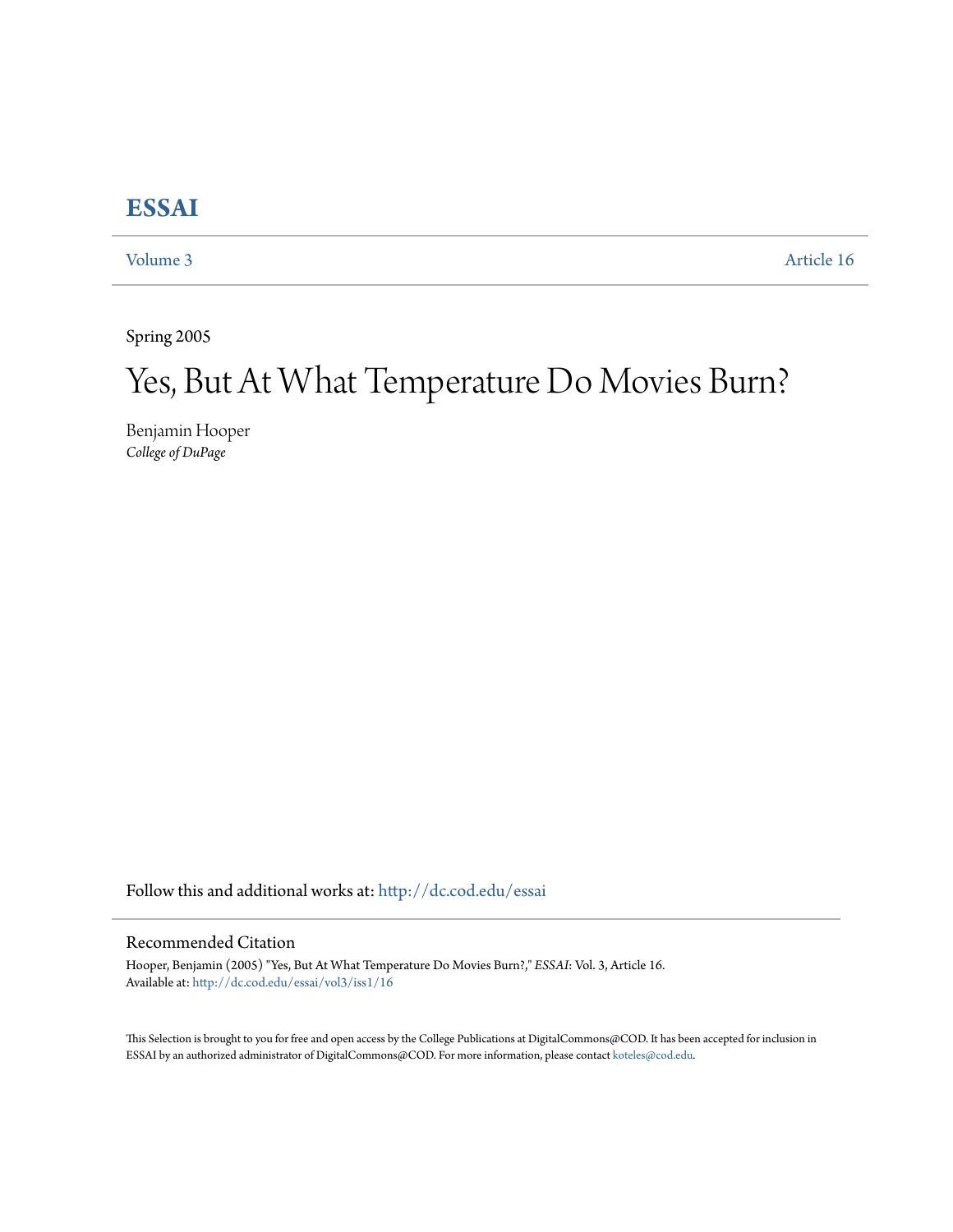Yes, But At What Temperature Do Movies Burn?

by Benjamin Hooper

(English 154)

The Assignment: An analysis of how the film version of "*Fahrenheit 451* compares and contrasts to the novel on which it is based.

n 1953, the science-fiction community welcomed the arrival of a new masterwork in the field; a book titled *Fahrenheit 451*. The novel, written by Ray Bradbury, was the story of a In 1953, the science-fiction community welcomed the arrival of a new masterwork in the field; a book titled *Fahrenheit 451*. The novel, written by Ray Bradbury, was the story comalcontented public servant in a dystopian director François Truffaut and co-screenwriter Jean-Louis Richard adapted the science-fiction epic to the big screen. Although the two works share the same basic story, there are several striking changes made to the story in the adaptation process; some that severely limit the effectiveness of the film. In the following paragraphs, we shall examine the similarities and differences between the book and the film.

In the translation from written words into moving pictures, it is generally a given that certain scenes, passages, and even sub-plots will need to be cut in the interests of time and pacing. However, it is generally assumed that any faithful adaptation would retain the major characters and plot points of the original work, as is the case with Fahrenheit 451. In both the book and the film, Guy Montag, the protagonist, is a "fireman" living in a future not too far removed from our own society. In Montag's world, firemen are public servants with some similarities to the firemen of our modern world. However, Montag and the other firemen don't fight fires, they start them. The fire department receives information about people who hide books – all of which are illegal – and dispatches firemen to burn the books. In both book and film, Montag begins to doubt the validity and necessity of his profession. He begins reading books, eventually deciding that it's the burning of books that is the crime, not owning and reading them. At the climax of both works, Montag is shunned by society and his own former comrades attempt to arrest him, resulting in Montag killing his former boss, Captain Beatty. Montag flees his pursuers and eventually joins a roaming band of former academics who have made it their life's work to preserve literature through memorization. Although all of these major plot points take place in both Bradbury's and Truffaut's works, many events, characters, and symbols where omitted or drastically altered in the latter version – and the film is poorer for it.

The novel opens with Montag reflecting on his day while walking home from the train that takes him to and from work. He recalls the pleasure he had burning books earlier that evening. The film opens with the firemen rushing away in a fire truck – somewhat that similar in appearance to modern fire trucks – to a house they suspect has books in it. They arrive, find the books, and burn them. While this does an effective job of setting up who the firemen are and what they do, it does very little in the way of setting up Montag as a character. It isn't until the end of the scene, when his superior calls him by name, that we even know which of the firemen Montag is. Once he's identified, however, we see right away through his expressions and flat tone of voice that Montag is not enjoying himself. This is contrary to the Montag of Bradbury's

1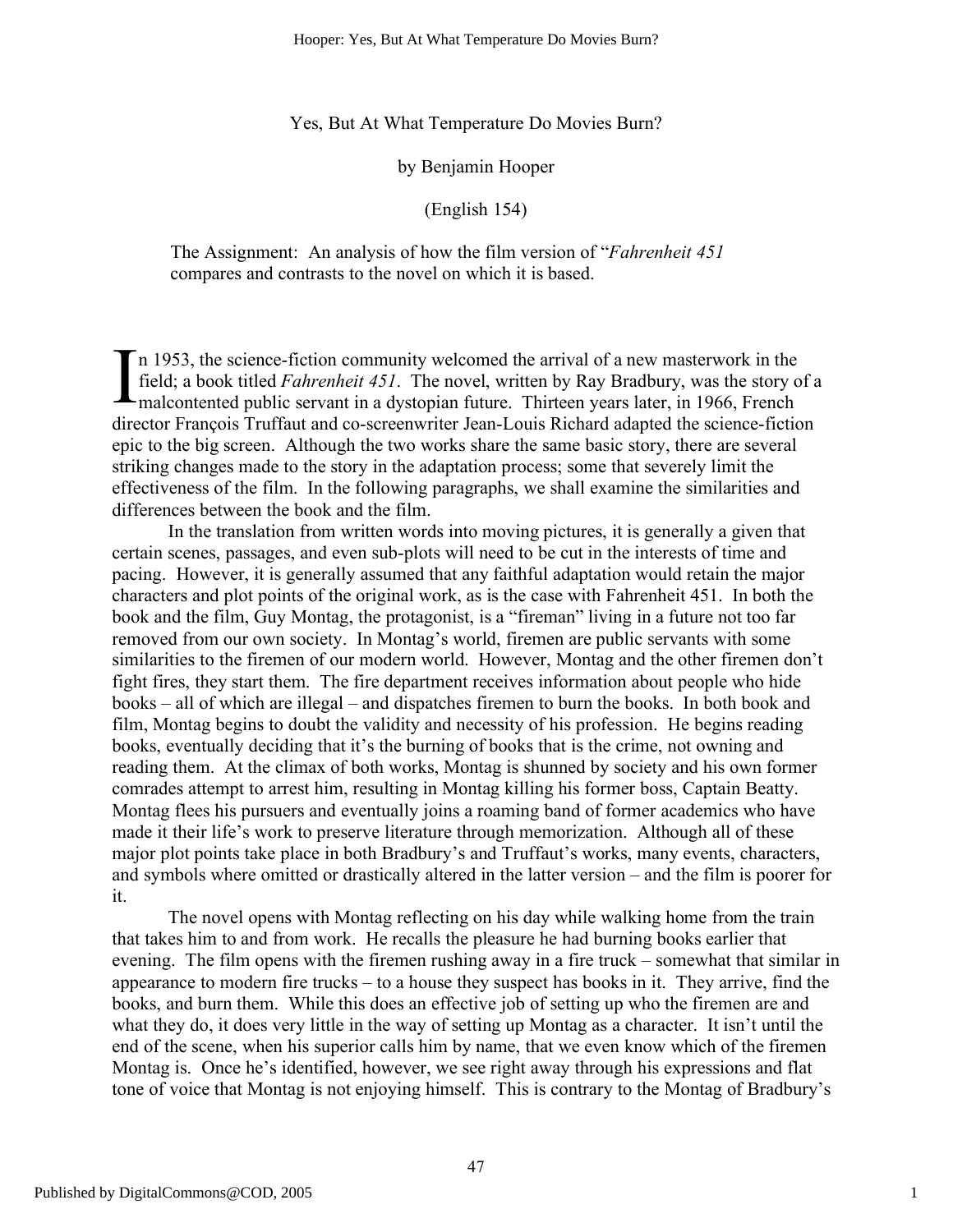novel, who is happy in his work because he does not yet realize that he has any reason not to be. Thus, the early "ignorance-as-bliss" theme is missing from Montag's character and the story itself. Montag is not the only character to be radically changed from the outset, though.

In the novel Montag is confronted on his walk home by a 17-year-old girl named Clarisse McClellan. She recognizes Montag's uniform, and seems fascinated by him. She strikes Montag as a very odd sort of person, and even explains that she is "crazy." Clarisse tells Montag that she comes from a family that does odd things, such as talk to each other and walk places, despite the fact that excess walking is against the law. In the film, Clarisse and Montag meet on his train ride home. Rather than a young girl, her character has become a 29-year-old teacher suspended from working for exercising what she calls odd practices. In both works, Clarisse and her strange comments and questions make Montag noticeably nervous and uncomfortable. The decision to age Clarisse – no doubt intertwined with Truffaut's decision to cast the same woman, Julie Christie, as both Clarisse and Montag's wife – drastically alters the character, and even detracts from many of the themes surrounding her, most notably those stemming from the contrasts between her and Mrs. Montag.

Ironically, the only character renamed for the film is also the character that went trough the least changes in the translation from book to film. Mildred Montag – or Linda, as she's known in the film – is very much Clarisse's opposite. When we first encounter Mildred in the book, she's just overdosed on sedatives in an apparent suicide attempt that she later denies. This is important because it sets her up right away as the opposite of Clarisse. Where Clarisse's entrance portrays her as energetic and alive, Mildred is first seen as little more than a shell of a person, a human being that seems to care for nothing, not even whether she lives or dies. In the film, Linda is first introduced glued to the television – as she is in much of the film and the book – which she refers to as her "family." She doesn't attempt suicide until well after her character has been established, thus lessening its impact. The contrast between Clarisse and Mildred is at the very heart of Bradbury's novel. It would seem that Truffaut hoped to accentuate those contrasts when he cast Christie in both rolls. The character's identical appearances was apparently meant to show through words and actions how opposite the two women are. However, in making the characters physically identical, Truffaut abandons some of the symbolism in Bradbury's descriptions. Although Clarisse is considerably younger than Mildred – 17 years to Mildred's 31 – Montag thinks to himself that Clarisse seems older than Mildred. This is especially interesting considering that Clarisse's character essentially embodies innocence and curiosity. What Bradbury is saying here is that innocence and curiosity are at the very heart of wisdom, a trait we to associate with older people. In Clarisse's curiosity and innocence, she truly was the wisest character in the novel, making her seem to Montag as if she were older. While the theme of curiosity versus ignorance on the road to wisdom is explored in the film, the ideas of how it relates to youth and innocence is lost, just as the book loses its own innocence and youth upon the untimely apparent death of Clarisse, an event omitted from the film. However, not all characters were so drastically changed. Indeed, some were written out altogether.

Once again, it is important to note that in the adaptation process, certain events and characters need to be dropped in the interests of time and pacing. However, when a major character is dropped, it is important for the filmmaker to find other ways to incorporate the themes surrounding that character, as Truffaut did with the character of Professor Faber. In Bradbury's novel, Faber represented the counterpoint to Captain Beatty. Where Beatty wanted to convince Montag of the evils and dangers of knowledge, Faber struggled to convince Montag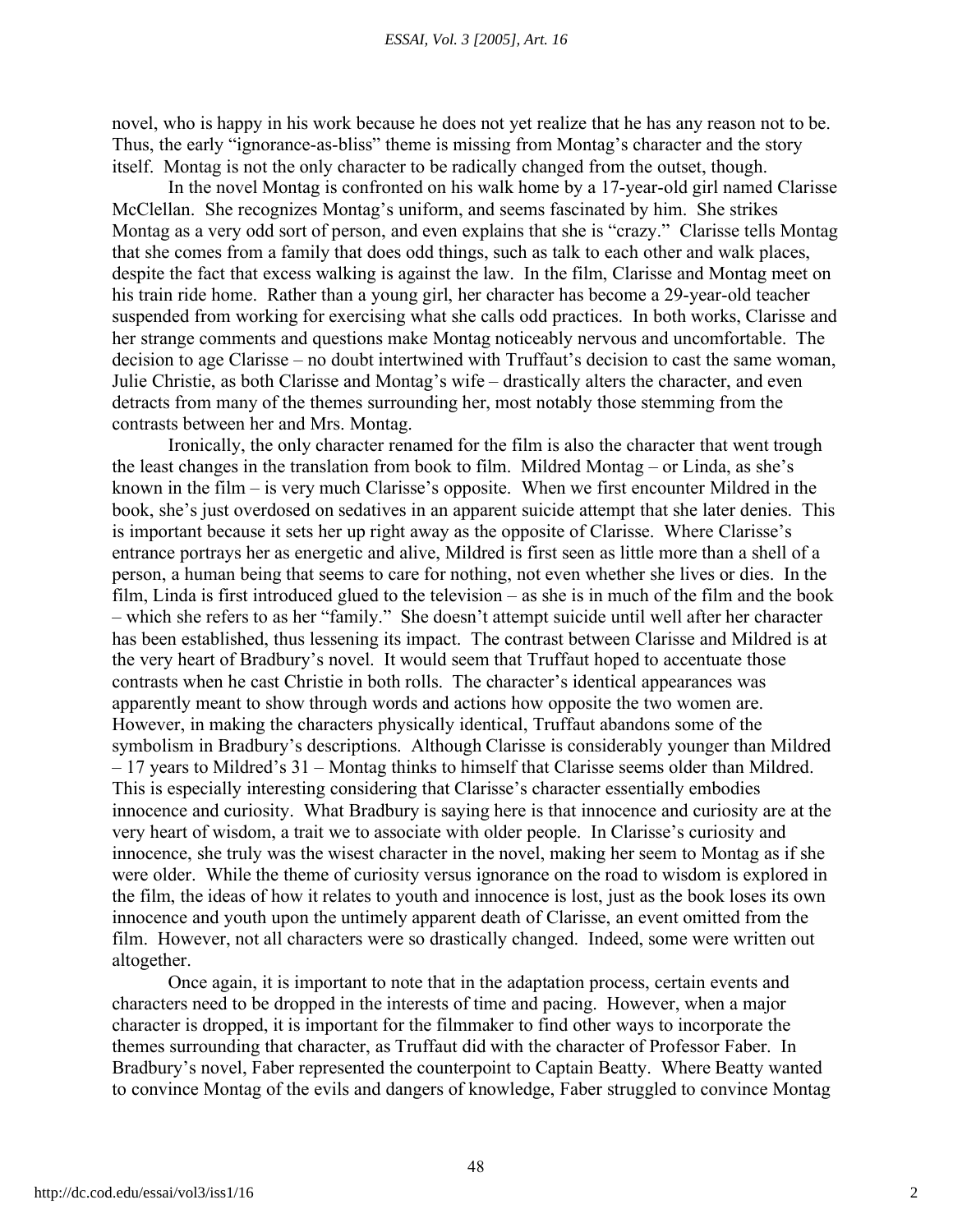of the opposite, with a great deal of success. In the film, this role was taken over by Clarisse. Where the book had Clarisse die of uncertain circumstances, the film allowed her to live to fill the role of mentor to Montag, guiding him along his self-discovery and eventual rejection of his old way of life. However, while this was a somewhat effective substitution, it was not as effective as Bradbury's version of events. The romantic connection Truffaut concocts between Montag and Clarisse suggests that perhaps his decisions aren't fully the result of changes within himself, but at least partially influenced by attraction to a pretty girl. While Montag did feel an attraction to the Clarisse of Bradbury's tome, she died well before he made the final decision to change his life. While her memory was undoubtedly an influence upon him, it could not have been romantic attachment that steered his actions. While the book's Clarisse represented wisdom, it was Faber who represented knowledge. Truffaut combined the two, and found limited success. What was not successful – and perhaps the film's greatest shortcoming – was the decision to omit another major character.

Every fire station in Bradbury's world houses a Mechanical Hound. These hounds can be programmed to track down human beings by their chemical structure. The hound in Montag's fire house holds significance not only as a symbolic object, but as a character in itself. If Mildred is the opposite of Clarisse and Beaty is the opposite of Faber, then it is the Mechanical Hound who is the opposite of Montag. The hound represents oppressive and violent technology, whereas Montag represents humanity and human nature. Where Montag comes to conclusions and deductions that lead to changes in his behavior and character, the hound never thinks anything other than exactly what it is meant to. Indeed, Montag at one point contemplates what the machine must think about, and Beatty responds that it only thinks what they tell him to think. A machine will only think and do as it's told, while a human being will think and do as he or she believes is right. This is part of what eventually convinces Montag that he is not a machine. A machine only thinks what people tell it to think, but Montag concocted thoughts and ideas that society told him not to. In the very first scene of the book to take place in the firehouse, Montag is surprised when the hound growls at him for seemingly no reason. It is never fully explained why this happens, but it can be noted that since Montag has begun his transformation into an independent mind, the machine knows – or possibly smells – that he is no longer like it. In becoming independent, Montag has made himself a threat to society, and the hound's purpose is to hunt down and destroy threats. Montag pities the machine's inability to think anything other than what it's told, and so in the same thought he is admitting that anyone who thinks only what they're told is someone to be pitied. Since his society is completely based on people thinking only as told, another seed of discontent is sewn into his psyche. In the film, a similar event to the hound's growling occurs: the automatic pole will not elevate Montag. While this goes far to represent an essential and symbolic moment, it doesn't quite have the same effect on Montag as the frightening contact with the hound, which foreshadows later events when Montag and the hound do battle outside of his house. The confrontation builds a sense of tension and suspense that pays off in the battle sequence and the chase afterward. The film's version of Montag fleeing the authorities causes very little suspense, as it never really gives an impression that Montag could be caught or harmed. But the novel, with the ominous hound, creates a very real sense of danger. The conflicts of man versus society, man versus man, and man versus technology add to their ranks man versus time as Montag struggles to outrun and outthink the hound. In fact, it is Montag's independent thinking and creativity that lead to his ultimate escape, as he masks his scent with Faber's dirty clothing. Man triumphs over machine – not only the mechanical hound, but the machine Montag once believed himself to be – using the very